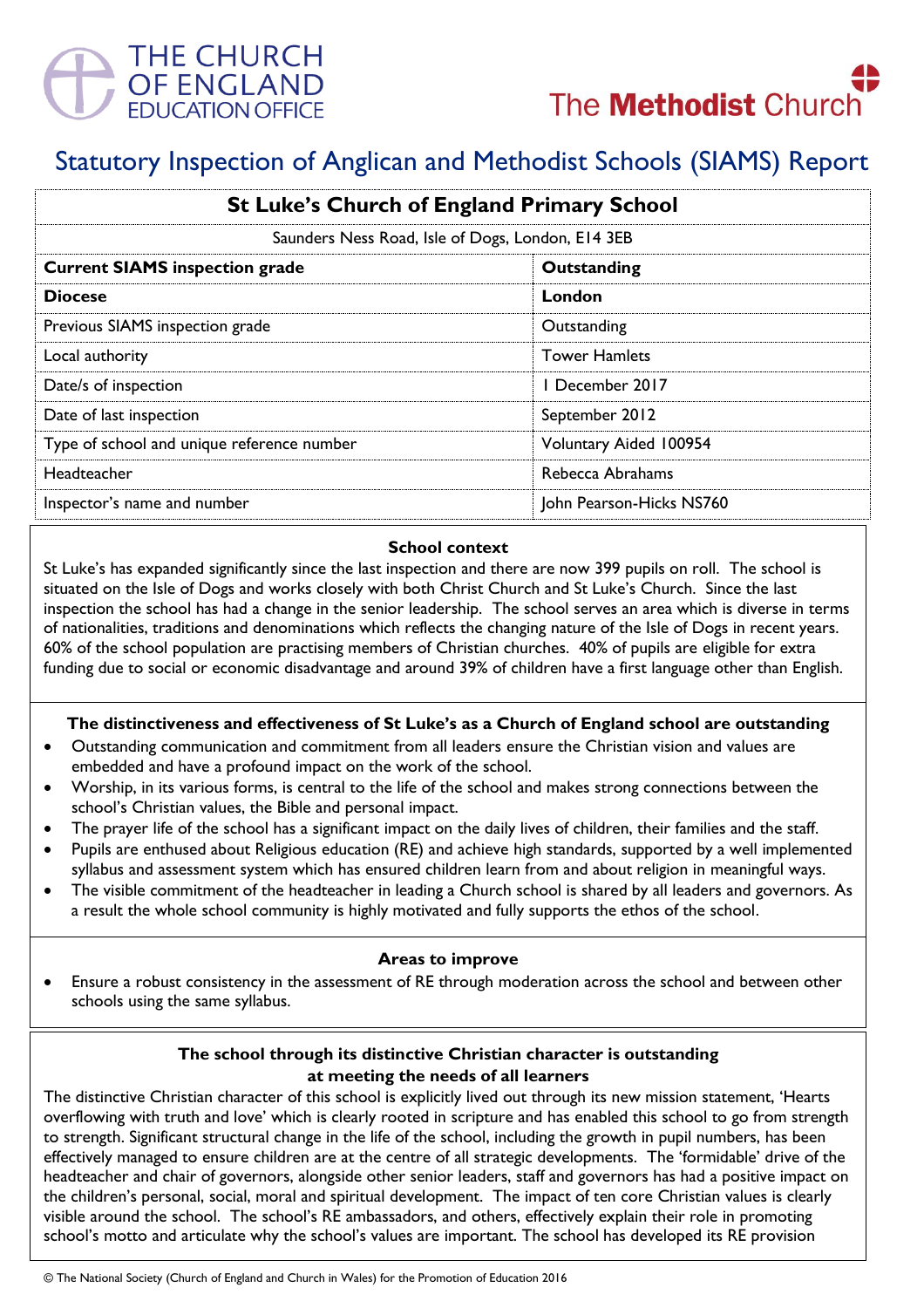through the effective implementation of the syllabus to deepen the children's understanding of Christianity, other world faiths, and how people hold different views about those of faith or no faith at all. The development of RE since the last inspection has made a significant contribution to the Christian character of the school. Many children enter the school with skill levels below that of their expected age. They make good progress as they move through the school, regardless of their ability or background. By the end of Key Stage 2 levels of attainment are in line with or above the national average. Children articulate clearly about why they feel safe and are well supported by staff. They say 'staff treat us as if we are their kids', the impact being that staff, parents and children feel that they are 'loved' and that great care is taken in supporting them, especially the most vulnerable. The impact of the school's values, 'safety, responsibility, kindness, respect, enthusiasm, partnership, fairness, honesty, excellence and courage', in a Christian context, permeates the life of the school so that children are knowledgeable and want to achieve their very best*.* Children show great enthusiasm about their learning and give many examples of why they love learning and enjoy coming to school. The peaceful atmosphere in the school, alongside a purposeful focus on meeting the needs of all learners, means that children are well behaved and parents feel exceptionally well supported. The children have a very clear understanding of the school's Christian values and articulate the positive impact the headteacher, staff and vicar have on the school. Together, this effectively promotes an understanding and respect of the diverse communities of 'the island' and this is evident in the quality of relationships enjoyed by the school community. The children's attendance is improving because the headteacher and other staff take a proactive approach in supporting children and families to be in school regularly. Children say they are proud of their school because staff 'ask us what we think' to help the school 'be even better'. The school, its two churches, and clergy, ensure that children and families of all faiths, and none are valued. This is echoed by parents who are overwhelmingly positive about the school and describe how relationships between church and school are 'highly valued' and have impacted positively on their children. Parents and governors explain how the school's distinctive Christian character and the teaching of RE impacts on their lives because we are 'loved for who we are and where we are' in this school. The headteacher and her staff 'believe in us' and what we can achieve in partnership. There is a real sense that staff, children, parents and governors are 'on a journey together' which is based on faith.

## **The impact of collective worship on the school community is outstanding**

Collective worship makes a significant contribution to the children's understanding of their place in the world and their personal sense of spirituality. Children say collective worship helps them 'think about the school's values and how to use them all every day'. The headteacher, other senior leaders and the clergy team work closely together to ensure worship reflects the Christian values of the school and the termly themes they use. Children give many examples of how school worship is applied to what they do in school and at home. RE ambassadors speak about how the school's values and worship 'helps us think about our journey in the world' and 'how we can make a difference'. Procedures for evaluation, alongside effective working partnerships, have enabled worship to be a focal point in developing the children's sense of involvement. Children are regularly involved in the planning and leading of worship (Mass) on Mondays with the clergy. Both staff and children see this as a 'very special time' where they are 'gathered together' to start the week. As a result the children feel involved and open in sharing their faith, which reflects the school's vision, for example, some children explained how worship can 'make us feel as if we are overflowing with love' and that we can 'go out into the world' knowing we are 'loved and supported'. They are actively involved in different ways in worship that children recognise as a strength and source of encouragement, especially when they are evaluating worship. Children have a good understanding of the links between God, Jesus and the Holy Spirit, appropriate to their age, and ask challenging questions of one another. Children appreciate the involvement in the school that is given by the clergy and explain how they 'teach about Jesus and shows us things we never knew'. This is one of many reasons children give as to why they are passionate about worship and think it is important. Parents say that relationships between school and its two churches have strengthened since the last inspection and that the clergy and headteacher together have had a significant impact on deepening children's sense of place in the world. Children talk readily about prayer and worship and the impact it has on them as individuals and in respecting and understanding the views of others. A daily act of worship is a key focal point of the school day where stories from the Bible, Christian values and themes are explored in depth. Children are very clear that 'singing is part of our worship' and they talk about 'being moved' by worship in school. Children, staff and governors are actively involved in evaluating worship and their feedback is acknowledged and responded to by the school leaders. As a result, for example, children now participate in giving the daily blessing and singing happens more frequently. Children sense that those leading worship 'believe what they are saying and are doing it too'. Consequently, pupils have a sense that worship is 'valuable and useful'. Children are keen to explain their experiences in worship at school and in church, the impact it has, and the view that they would like even more.

## **The effectiveness of the religious education is outstanding**

Children are 'bubbling with enthusiasm' in RE because it is highly valued and meaningful within the life of this school. It is clearly evident in the outstanding quality of work in the children's books and the way in which children talk